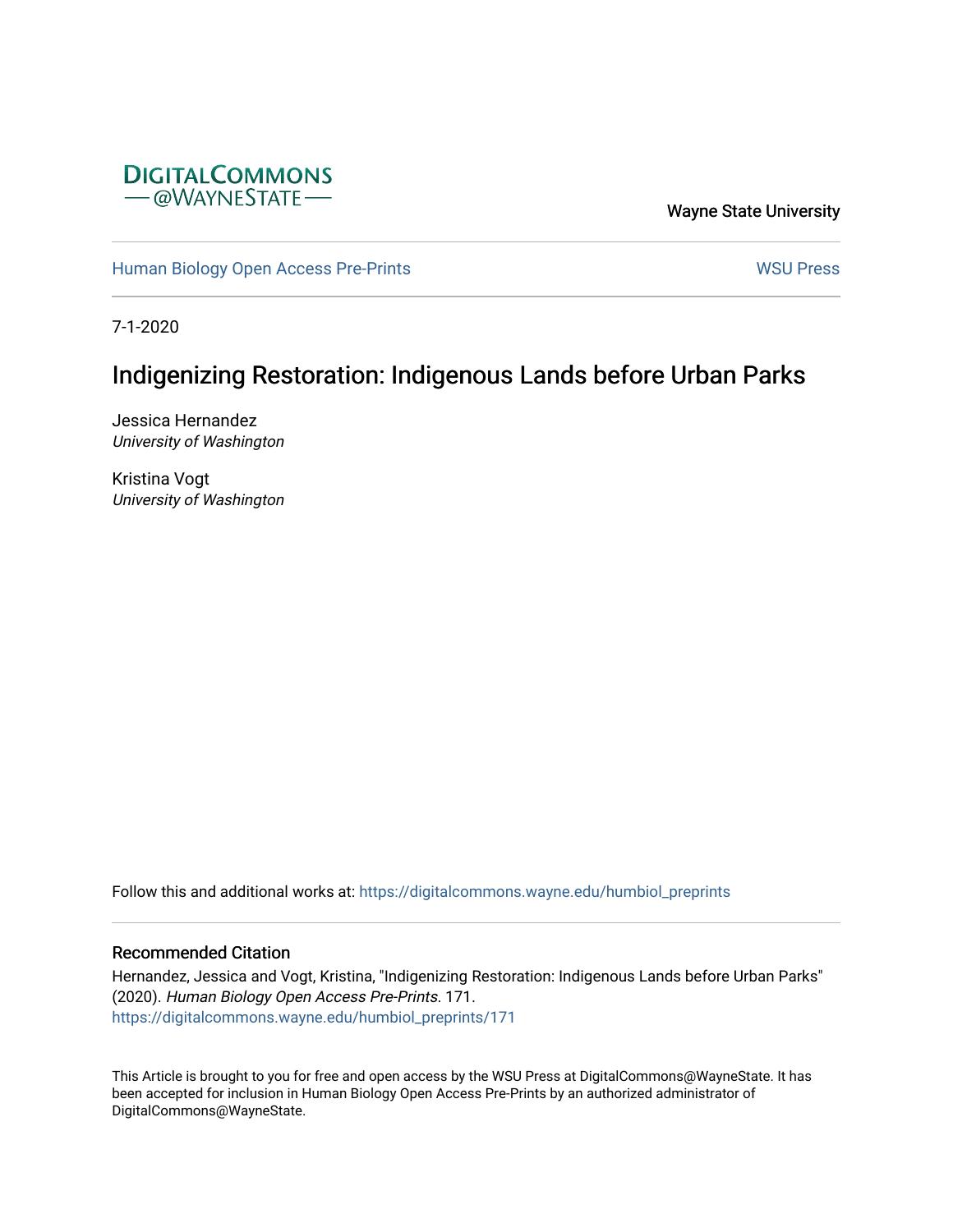## **Indigenizing Restoration: Indigenous Lands before Urban Parks**

Jessica Hernandez<sup>1\*</sup> and Kristiina A. Vogt1

<sup>1</sup>School of Environmental and Forest Sciences, College of Environment, University of Washington, Seattle, Washington, USA. \*Correspondence to: Jessica Hernandez, School of Environmental and Forest Sciences, College of Environment, University of Washington, Anderson Hall, Box 352100, Seattle, WA 98195 USA. E-mail: jhernan@uw.edu.

Short Title: Indigenizing Restoration: Indigenous Lands before Urban Parks

KEY WORDS: ECO-COLONIALISM, KINCENTRIC ECOLOGY, ENVIRONMENTAL NARRATIVES, INDIGENOUS PEOPLES, SETTLER COLONIALISM, CLIMATE CHANGE, INDIGENIZING.

### **Abstract**

Climate change and human activities continue to result in negative environmental impacts that alter land productivity, ecosystem health, and their potential land-uses. However, these environmental impacts are being addressed through land restoration frameworks that do not include the robust narrative on the links between land and Indigenous peoples. This link between land and Indigenous peoples is not visible in restoration frameworks due to the linearity these frameworks follow and their deep roots in western science. In this paper, we contend that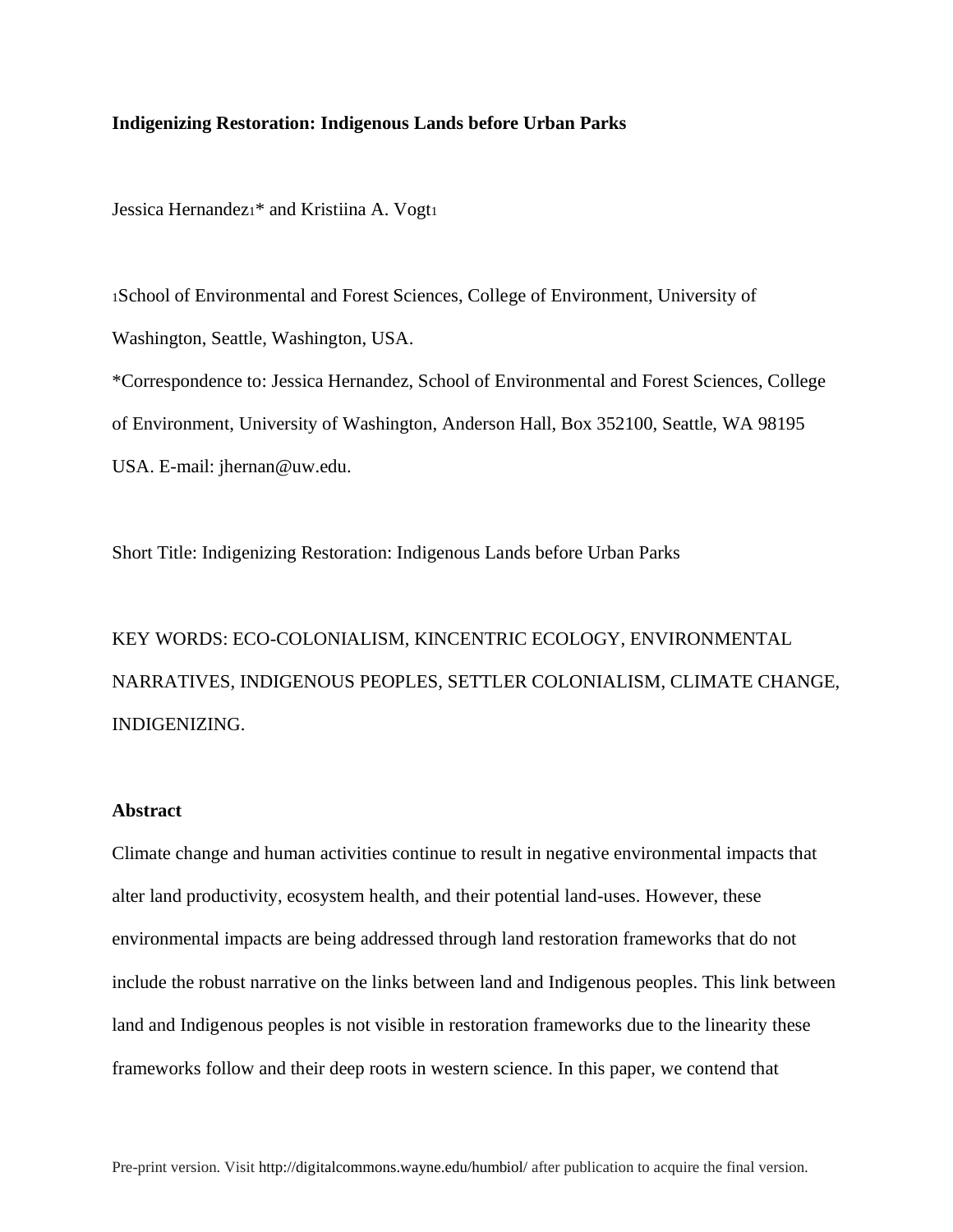restoration projects must incorporate three indicators that re-evaluates restoration from an Indigenous lens. Through a literature review & our ongoing restoration project, we identify three major indicators that are important to incorporate in restoration. These indicators are ecocolonialism, kincentric ecology, and environmental narratives. After discussing the three indicators in our paper, we apply these indicators to provide the historical context of our ongoing field site, Daybreak Star Indian Cultural Center located at Discovery Park. Discovery Park is the largest urban park located in Seattle, Washington. We conclude that including these three indicators into restoration frameworks not only indigenizes restoration, but can also help us create more effective solutions to environmental problems persisting for decades in unhealthy ecosystems.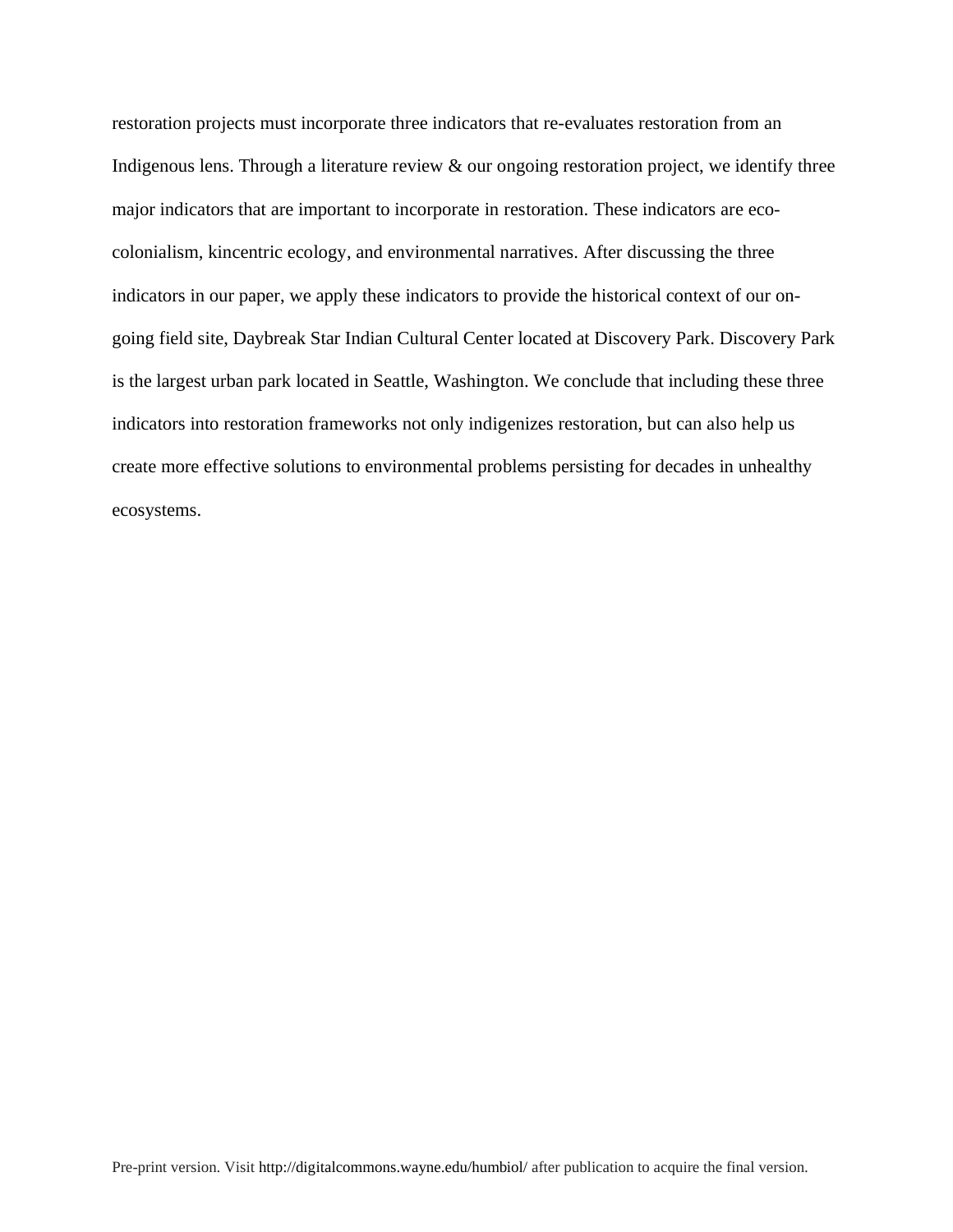Climate change and human impacts are known to impact Indigenous peoples first. Indigenous peoples are already confronting the impacts of climate change and human impacts such as sea level rise that results in flooding for coastal communities, ocean acidification that impacts the shellfish and other sustenance aquatic foods, and many more (Abate, R., 2013, Ramos-Castillo, A., et.al., 2017, & Reo, N.J., et. al. 2017). Climate change coupled with the impacts of settler colonialism introduced over-exploitative and extractive methods onto Indigenous lands. As a result, this makes Indigenous peoples vulnerable to climate injustice (Roosvall, A, et.al., 2018). It is important to mention that Indigenous peoples were environmental stewards that have effectively managed their lands to sustain their livelihoods—pre- and post-colonialism (Hossain, K., 2012, Tsosie, R. 2013, & Marchand, M., et. al. 2020). This includes continuing to manage their lands as climate change continues to exacerbate their land and water ecosystems. Despite Indigenous people representing about 5% of the world's population and occupying 20% of the world's land area, they manage and protect 80% of the world's biodiversity (Cochran, P., et.al., 2013 & Stevens, S., 2014). This is one of the major reasons why incorporating Indigenous peoples in restoration frameworks is crucial and important.

Unfortunately, Indigenous peoples continue to be left out from the restoration discourse due to the linearity these frameworks follow. Since restoration frameworks are developed by western knowledge systems, they do not include the holistic lens Indigenous peoples followed and continue to follow. These systems continue to ignore Indigenous ways of knowing because they are heavily rooted in the scientific method of hypothesis testing (Kronik, J., et.al., 2010 & Berglund, B., et. al., 2013). This scientific philosophy requires forming knowledge that is validated through western credentials, thus dismissing Indigenous peoples. Indigenous peoples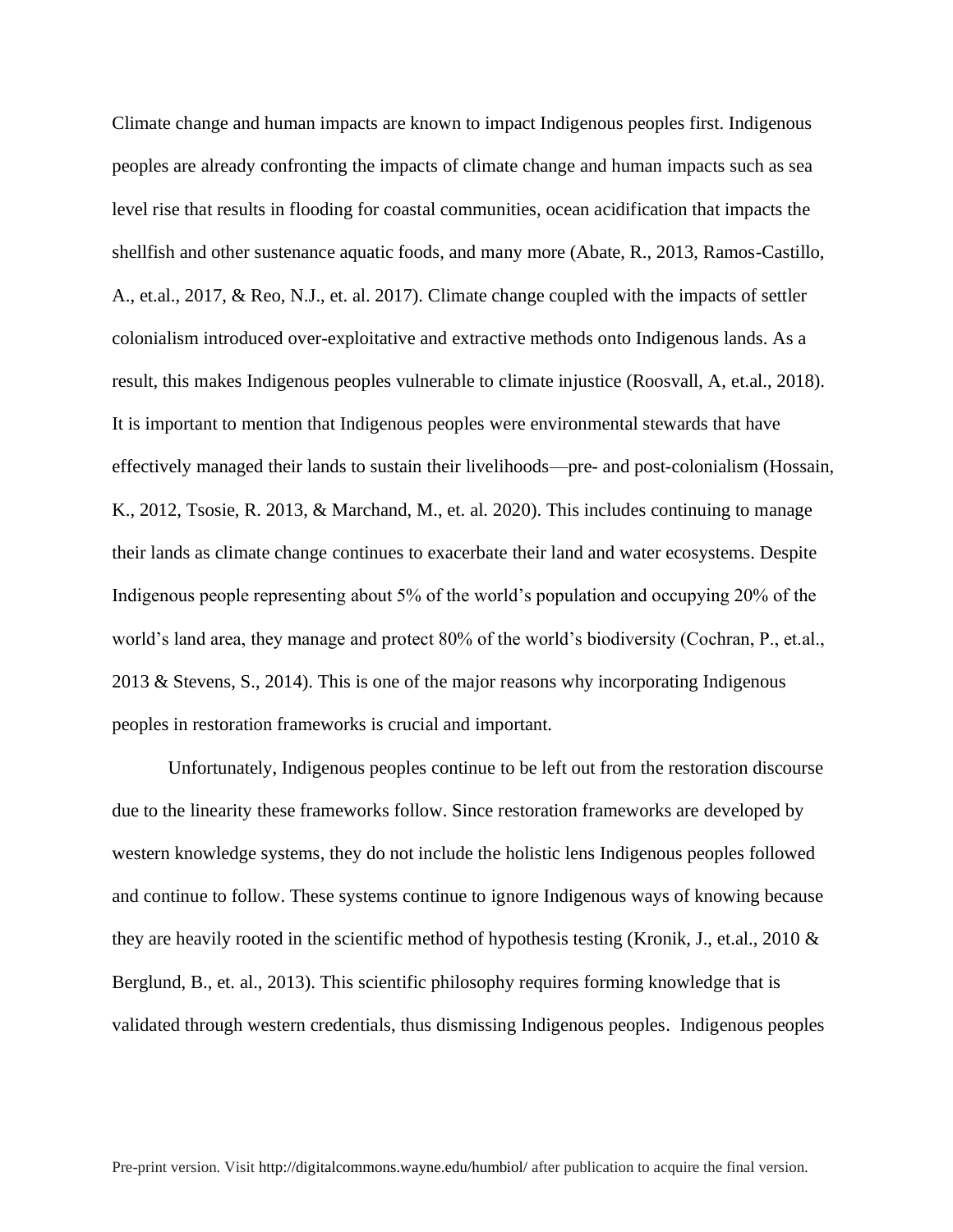have a long-history of first-hand observations and knowledge formations to their natural resources and environment.

#### **Restoration in National and Urban Parks**

In order to further understand the exclusion of Indigenous peoples from restoration frameworks, we must revisit the history of national and urban parks. National and urban parks have a long history of excluding Indigenous peoples since their establishment. This is due to the ideologies introduced by manifest destiny and settler colonialism. During the 1870s and 1880s, when Yellowstone National Park was created, Indigenous peoples were forcibly removed and relocated. Following Yellowstone's establishment, President Theodore Roosevelt signed the Antiquities Act in 1906 (Lee, R.F., 1970). This Antiquities Act gave presidents the authority to create national monuments to preserve areas of natural or historic interest on public lands. The purpose of the Act was to protect prehistoric Indigenous ruins and artifacts. It also served to preserve pristine wilderness and nature, mostly fauna and flora. The protection of pristine wilderness and the natural elements of this setting—excluding humans, is what marked the establishment of the colonial restoration framework. National and urban parks mostly operate under three restoration frameworks. These are known as extractive, aesthetic, and biotelic restoration (Maller, C., et. al. 2008).

Extractive restoration focuses on the products and revenue certain parks can provide. This ranges from natural forest products (e.g. timber) to recreational uses (e.g. hiking, social trails, etc.) (Miller, M., et. al., 2014). Biotelic restoration focuses on the protection of species and the habitat and the exclusion of human interaction in such settings (Crowe, D.M., et. al. 1995). Aesthetic restoration—which was inspired by the aesthetic art movement—aims to preserve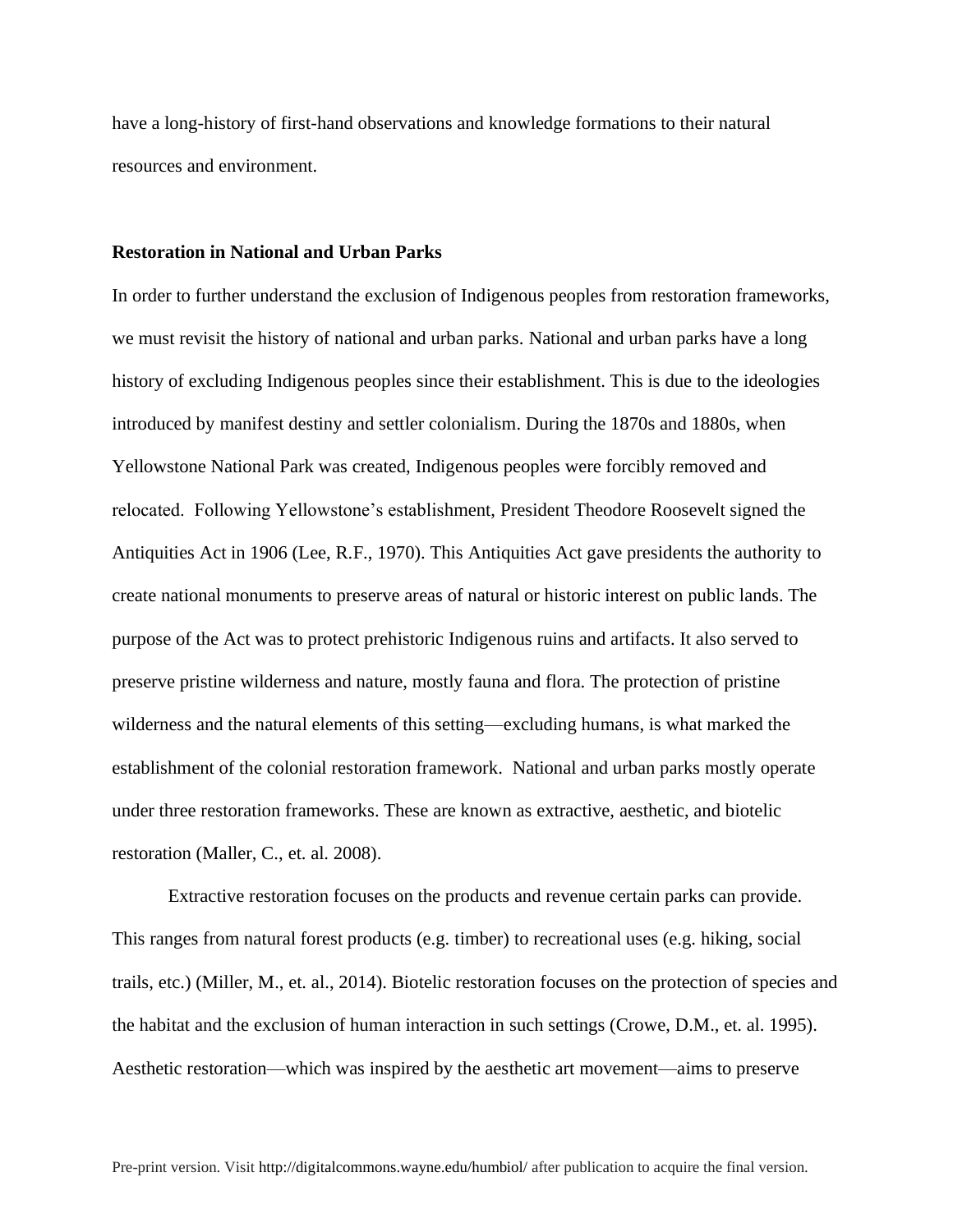nature's beauty for the enjoyment of humans (Higham, J., et. al., 2008). All of these three restoration frameworks were created after Indigenous peoples were removed from their lands. This removal is what created this separation between humans and nature that is still present today in restoration paradigms. However, humans—in particular Indigenous peoples—are essential to restoration, especially in a changing climate. Indigenous knowledge systems can create more effective solutions than the current restoration frameworks management agencies incorporate. Recent ecological research has also concluded that when Indigenous peoples manage their forests and lands, land productivity is higher, ecosystems are healthier, and resource scarcity is a less likely to occur (Waller, D. et. al., 2018). This solidifies the importance of incorporating Indigenous peoples in land restoration frameworks, especially in urban and national parks commonly utilized by the public.

#### **Three Indicators to Indigenize Restoration**

In order to Indigenize restoration, Indigenous peoples do not require a seat at the table, they must become the head of the table. This is because just providing them a seat at the table leads to the continued stereotyping Indigenous peoples face in the environmental discourse. One of the most known stereotypes is of the *ecological noble savage* (Hames, R., 2007& Aftandilian, D., 2011). This stereotype portrays Indigenous peoples as majestic creatures, as once described by early environmental western explorers, that are in tune with nature (Ellingson, T., 2001). In order to avoid these stereotypes, Indigenous peoples need to be granted the leadership roles. This is how we define *Indigenizing* in our paper. Indigenizing restoration refers to shifting restoration frameworks to not just include Indigenous peoples, but transforming these frameworks entirely to remove them from the colonial structures they were founded on. Indigenizing restoration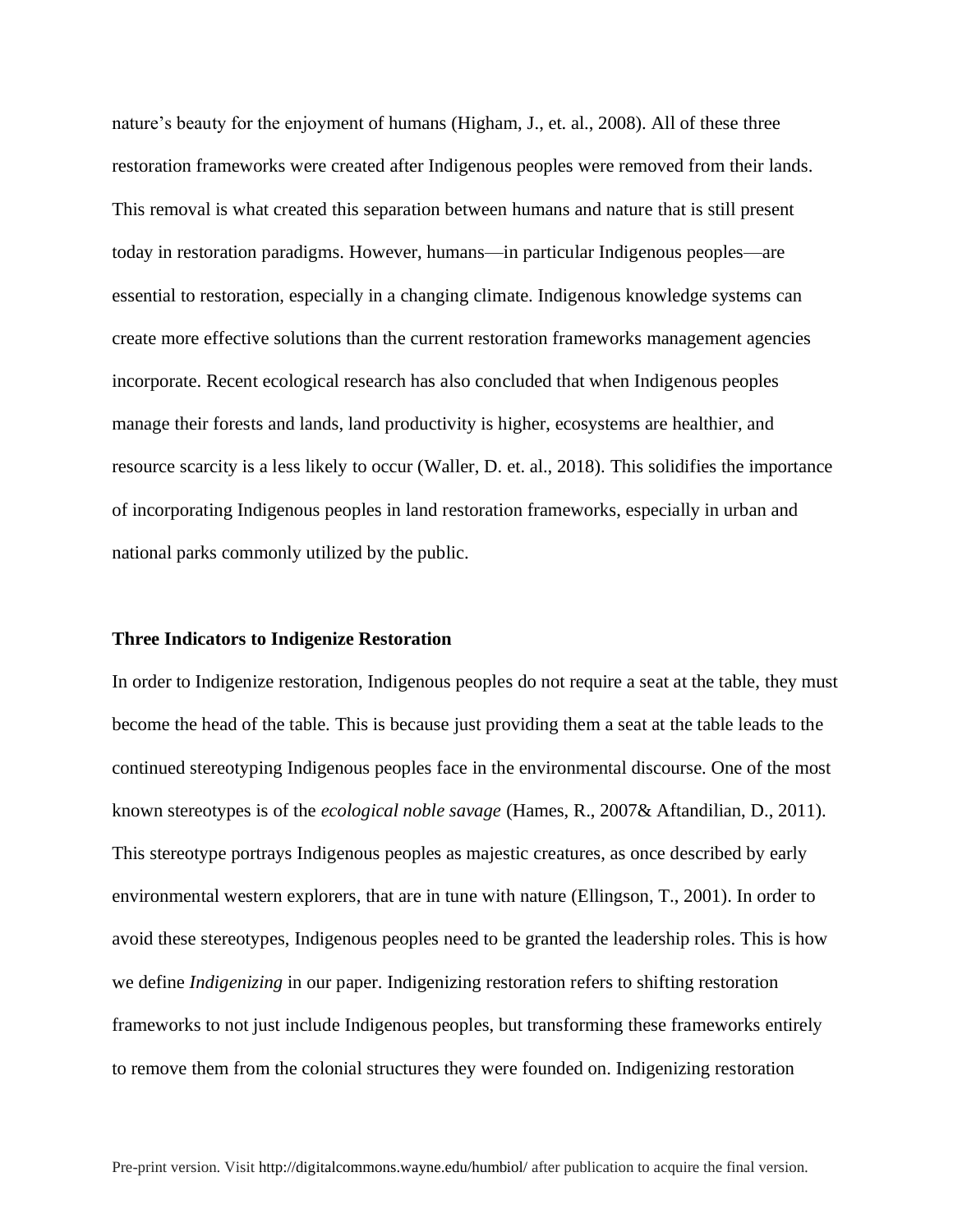facilitates the integration of community-based approaches, cultural protocols (e.g. prayers and songs when introducing a new plant relative into space), and community involvement (e.g. work parties). Through our literature review and ongoing restoration project, we identify three indicators to Indigenize restoration (Figure 1). These indicators include: eco-colonialism, kincentric ecology, and environmental narratives.

*First Indicator: Eco-Colonialism:* The history of how the relationships between land and Indigenous peoples that have been altered and impacted as a result of settler colonialism, is known as eco-colonialism. Eco-Colonialism is a history that weaves together the ecological knowledge and historical timeline of the landscape management practices of Indigenous peoples on their ancestral lands.

*Second Indicator: Kincentric Ecology:* Kincentric ecology (Figure 2) refers to the kinships, relationships, and cultural connections Indigenous peoples have to land (Simmons, E., 2013 & Nelson, M., et.al., 2018). This approach can help us create more effective restoration frameworks and paradigms instead of having environmental problems persisting for decades in unhealthy ecosystems. Kincentric ecology intersects with Indigenous peoples and their relationship to the land. This is why it is important to integrate restoration frameworks to help us create more holistic solutions essential to our lands as we continue to experience climate change impacts. Since kincentric ecology emphasizes the physical and spiritual connection to land, it is important to respect these complex-bonds that are present among the Indigenous community (Turner, N., 2005).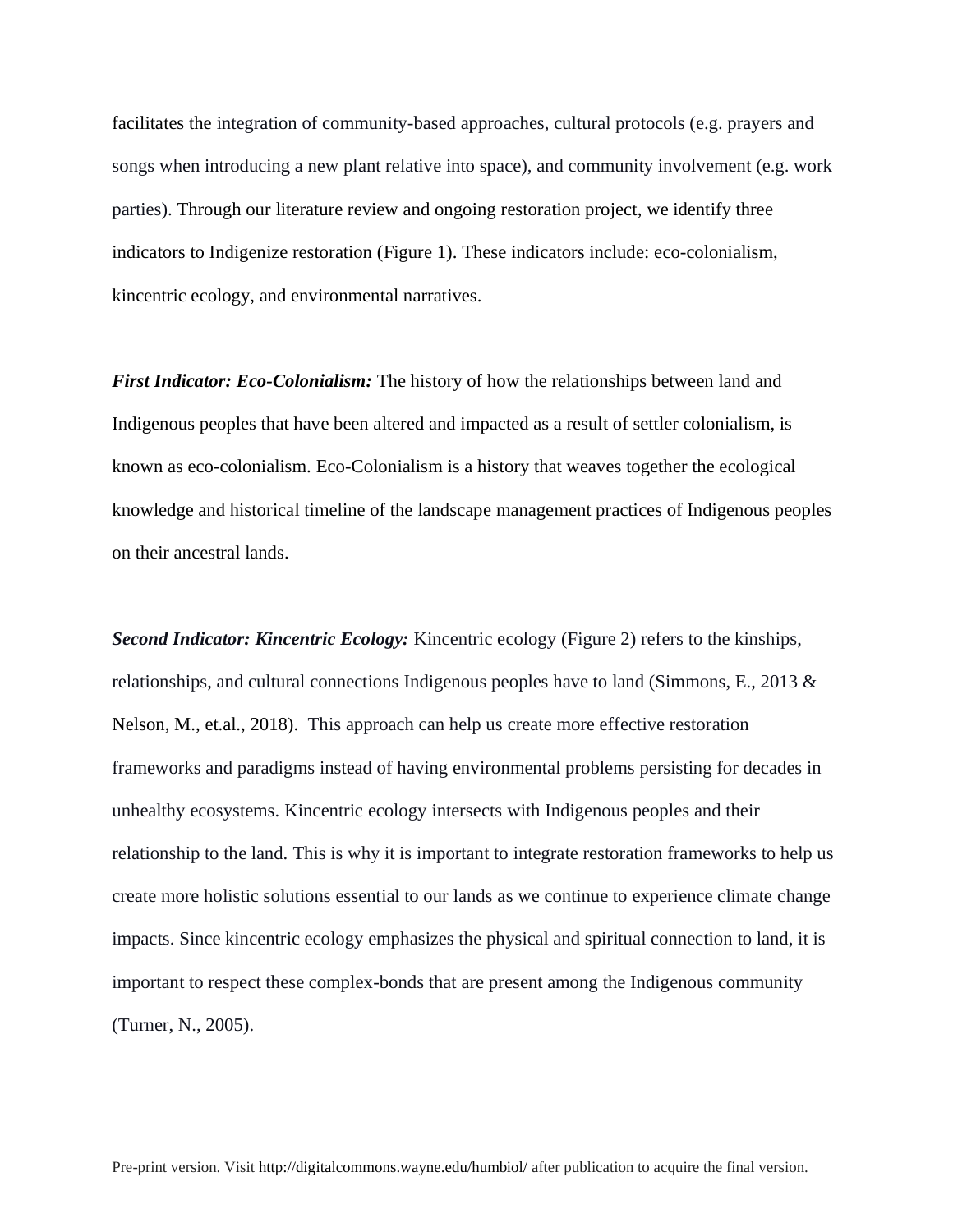*Third Indicator: Environmental Narratives:* First-hand observations and knowledge formations of our local environment are also known as environmental narratives (Evering, B., 2019). Environmental narratives weave together Indigenous ways of knowing that can serve as testaments to the relationship Indigenous peoples have with land and how these have been altered due to settler colonialism (Peterson, R., 2000). It is important to note that Indigenous ways of knowing is comprised of many knowledge systems—as Indigenous peoples are not monolithic cultures. Their knowledge is place-based, therefore, their unique environments is what shapes it. Also settler colonialism impacted their knowledge systems when they were forced to relocate or were displaced from their ancestral homelands.

Our three indicators *Indigenize restoration* because they also link restoration to resilience—which is integral to ecosystems and Indigenous communities, especially as climate change continues to exacerbate lands degradation. Indigenous resilience has been a common topic discussed by many Indigenous scholars (Berkes, F., et.al., 2003 & Lin, S., 2019). Resilience was first adapted to socio-ecological frameworks by Dr. Fikret Berkes (Berkes, F., 2017). Dr. Berkes understood that resilience was a concept necessary to explore and integrate into socio-ecological systems in order to avoid another tragedy of commons (Olsson, P., et.al., 2004). The tragedy of commons is what results when one natural resource is depleted, as we have witnessed with salmon species in the state of Washington. And overharvest and overextraction of a natural resource at a faster rate than they can be replenished is what depletes and collapses entire ecosystems (Hale, W., 1971). Recent research has coupled the tragedy of commons with ecological tipping points (Wiens, J., 2016). Both apply and integrate social, economic, and environmental factors. In Figure 3, we demonstrate how the tragedy of commons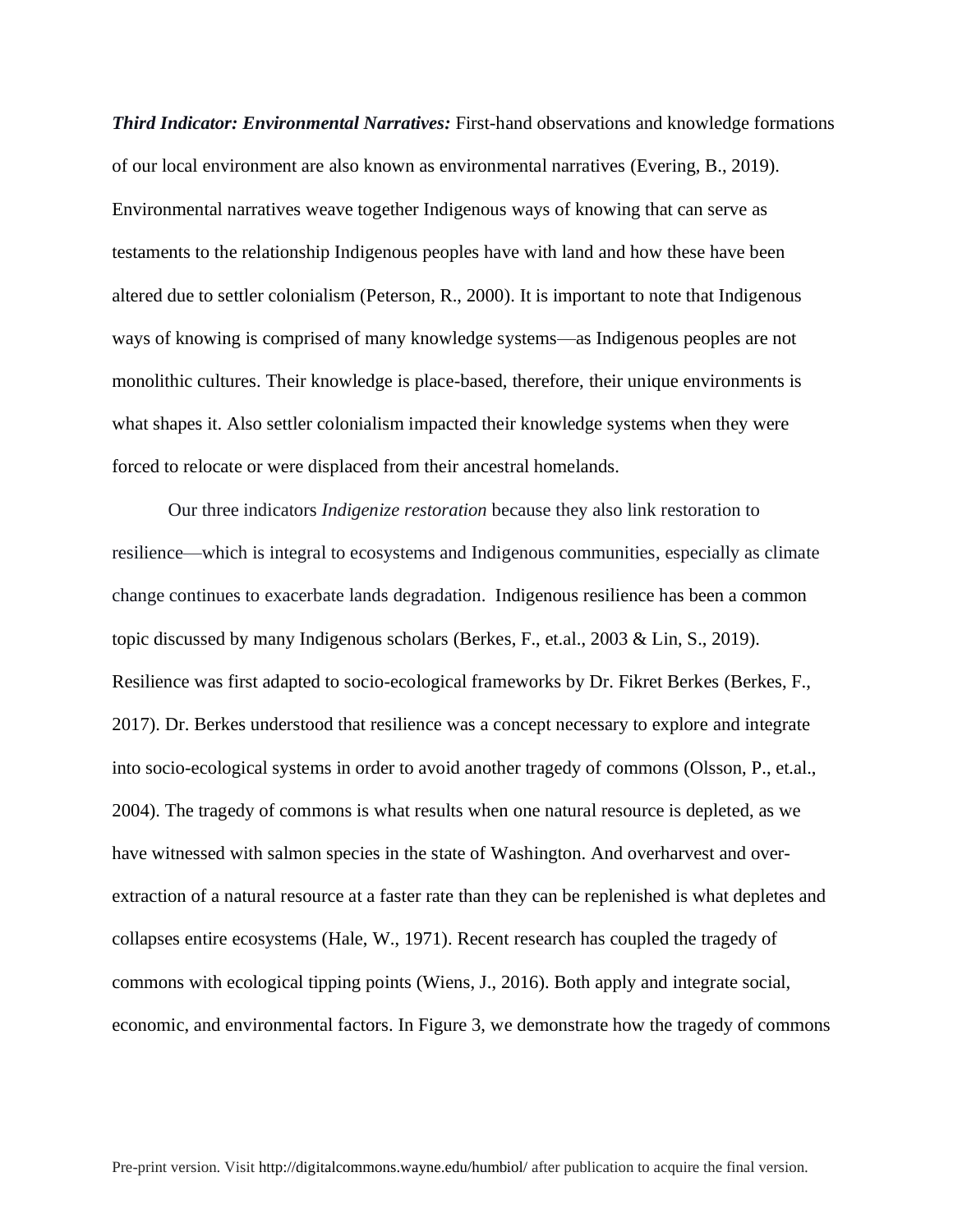can be applied to invasive plant species tipping points in the 20 acres leased to Daybreak Star Indian Cultural Center in Discovery Park—our case study for our ongoing restoration project.

Indigenous people's ability to preserve important elements of their culture through their Indigenous knowledge and oral history demonstrates their resiliency. This is why their knowledge systems are able to adapt to new climates, spaces, and environments. Their adaptability and resiliency are the main reasons why Indigenous peoples' teachings can serve as solutions to environmental degradation and crisis we currently face in a changing climate (Aftadilian, D., 2011). Climate change is resulting in changes to our environments and spaces, and thus, if we want to adapt and mitigate climate change, Indigenous knowledge should be at the center of restoration frameworks. Often times, we speak about giving Indigenous peoples a seat at the table, but it is imperative that they become the "head of the table". This allows them to lead their own conservation and restoration initiatives. We cannot ignore how Indigenous peoples are already facing the impacts of climate change and how restoration frameworks may or may not work. While climate change continues to be an inconvenient truth to some, climate change is a deadly and life-changing reality to Indigenous peoples (Wildcat, D., 2009).

#### **Links between Environmental Racism and Our Urban Park Case Study**

It is important to acknowledge the history of urban parks—as entities of natural spaces — were built to provide a pristine natural setting in cities (Maller, C., et.al., 2009). Most parks were established and created in urban environments following western policies, management, and evidence-based science practices. As a result, urban parks have a long history of excluding communities of color—in particular Indigenous communities (MacDonald, D., 2018). This trend of environmental racism continues to place the greatest environmental impacts on communities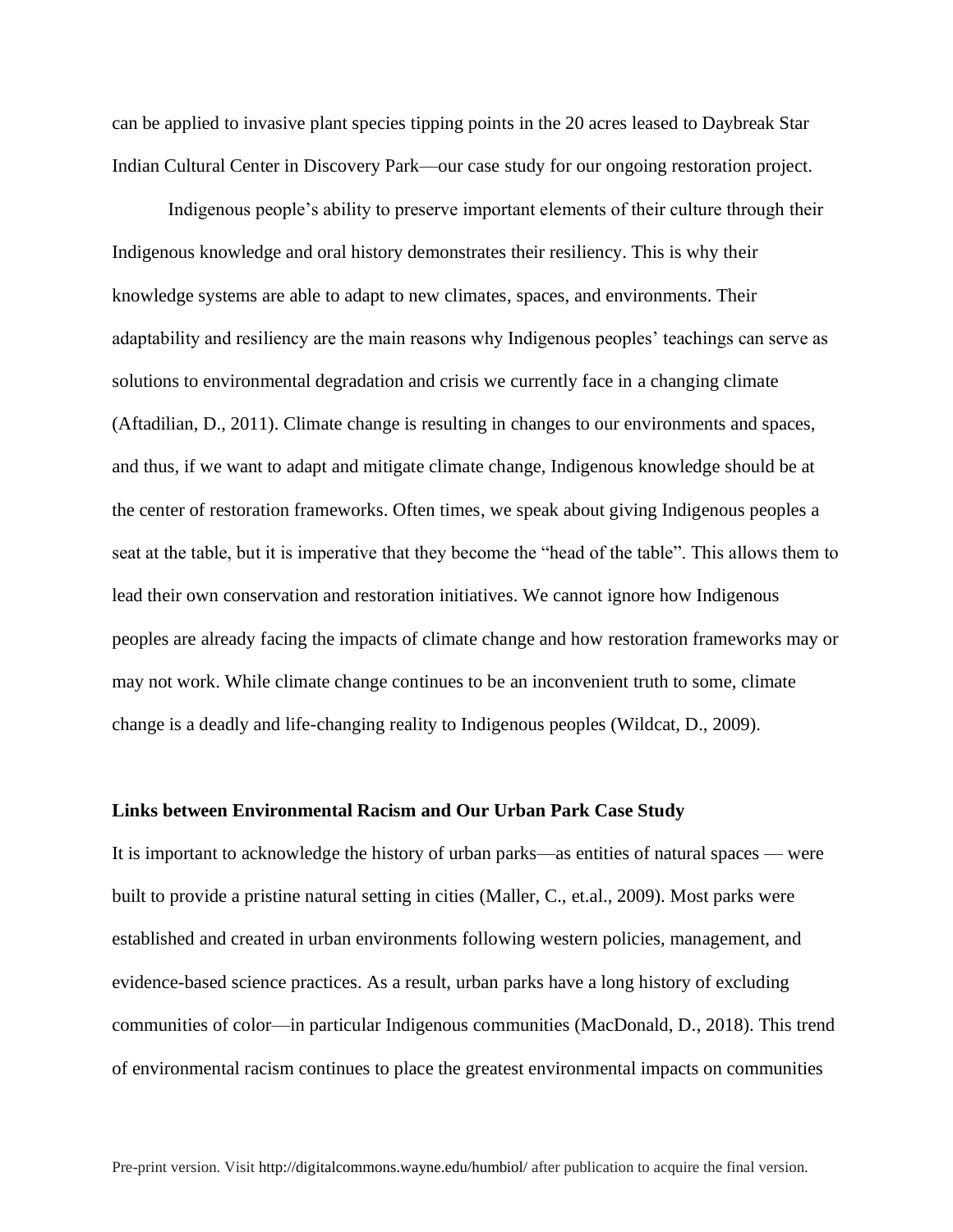of color. It also justifies why power plants, factories, and other environmental hazards and polluting agencies are built in close proximity to where these communities of color reside (Pulido, L., 2015).

Our case study for our ongoing restoration project takes place at Daybreak Star Indian Cultural Center, located at Discovery park. Daybreak Star Indian Cultural Center serves as an urban cultural center for Native Americans in the Seattle area (Seattle, et. al., 1974 & Monthan, G., et. al., 1978). It was officially built and opened in 1977—seven years after the occupations of these lands by Urban Indigenous activists. When the military base was given to Seattle Parks and Recreation, one-hundred Urban Indigenous peoples under the leadership of Bernie Whitebear led a peaceful resistance movement to reclaim these lands (Reyes, L., 2006). Due to the media and celebrity attention this movement received, Seattle proceeded to lease 20 out of the 534 acres of those lands to the Urban Indigenous peoples (Parham, V., 2018). They were able to lease this from Seattle Parks and Recreation under the auspices of the United Indians of All Tribes Foundation—the nonprofit that oversees Daybreak Star Indian Cultural Center. It is important to reemphasize that while Discovery Park is 534 acres in size, Daybreak Star Indian Cultural Center was only given 20 acres of land a through 99-year lease signed with Seattle Parks and Recreation.

When diving into the history of urban parks within the Seattle Metropolitan Area context, it is important to note that Indigenous peoples experienced environmental racism by being banned from entering the city through an enactment law. This ordinance enacted on February 7, 1865, prevented and made it unlawful for Native Americans to set foot in the city limits—thus removing Indigenous peoples from the environmental discourse that emerged in Seattle (Buerge, D., 1992). Seattle was built for the settlers and not the original peoples of these lands. Ironically,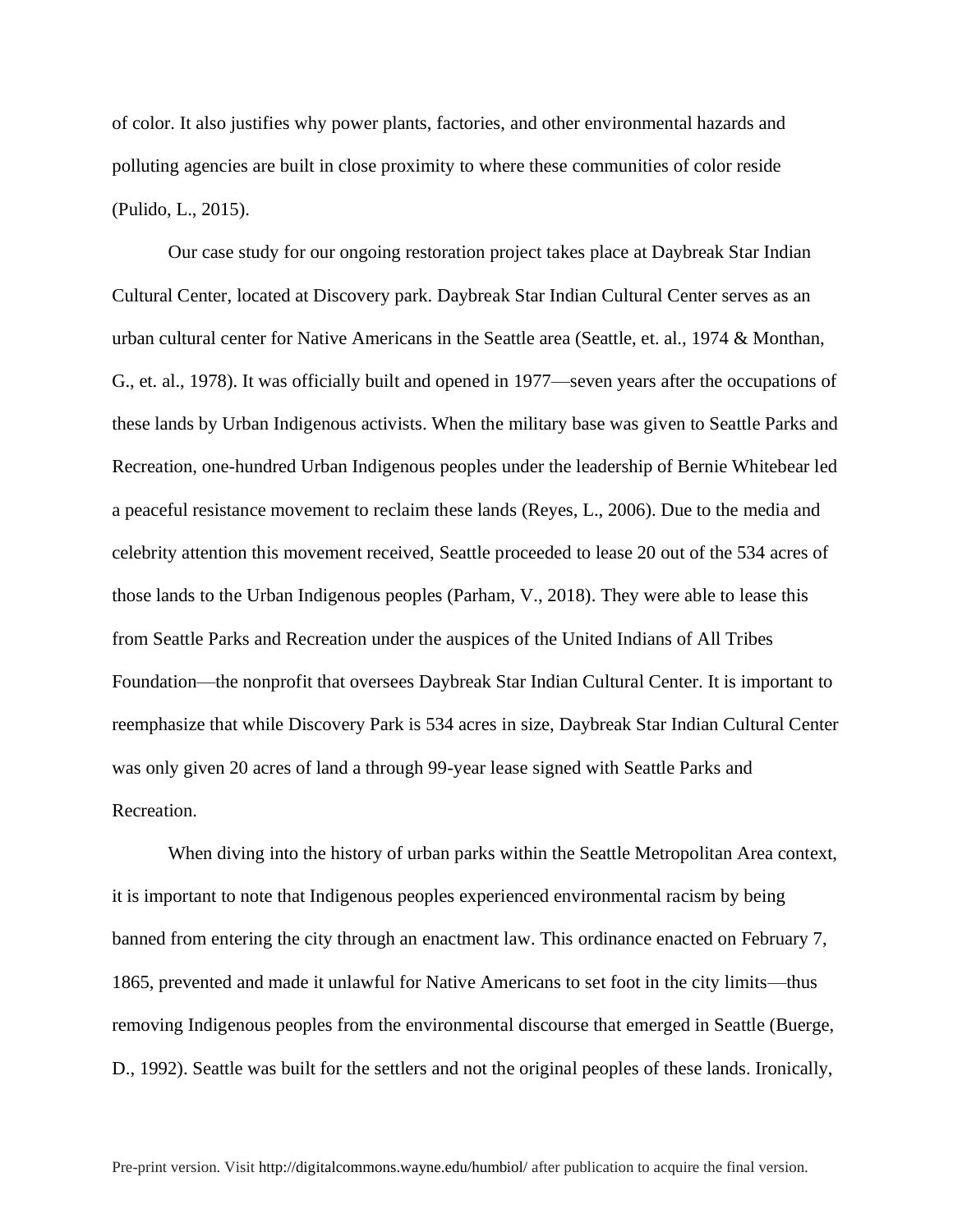the city of Seattle tries to erase or hide the oppression enacted on Indigenous peoples in its history. It is highly advertised that the city was named after Chief Sealth—a Suquamish and Duwamish chief (Buerge, D., 1992). However, this city does not acknowledge that he was not even allowed to step foot within the city proximities. If this city continues to glorify Coast Salish cultures just for capitalistic reasons (i.e. tourism), it should also include the Indigenous peoples of these lands and urban Natives in the environmental discourse that surrounds the environmental policies, laws, and regulations for the state of Washington.

During the enactment of the 1865 ordinance, Indigenous peoples were being forced into reservations based on an agreement that was made during the 1855 Treaty of Point Elliott. This treaty was not ratified until 1859 and even after its ratification, it took several years for any infrastructures to be built in reservations (i.e. towns, government systems, etc.). Indigenous peoples were forced to leave their native and ancestral lands—landscapes they had managed for centuries. Even though this ordinance was dismantled in 1867—when the government of Seattle was dissolved, tensions continued against Indigenous peoples. The City of Seattle was rapidly urbanizing during this time and this contributed to the further environmental displacement of Indigenous peoples. This included the continued destruction of important landscapes to Indigenous peoples, including the Herring's House in 1893—where Chief Seattle lived. Throughout this part of history, we can conclude that there was a lot of environmental racism against Indigenous peoples. The question to ask today is has anything changed for Indigenous peoples in the state of Washington?

This twenty-two-year gap between the formation of Seattle's first urban park and its exclusion of any indigenous people from Seattle demonstrates the continuing racism that was embedded in this city and its inhabitants against Indigenous peoples going back to the time when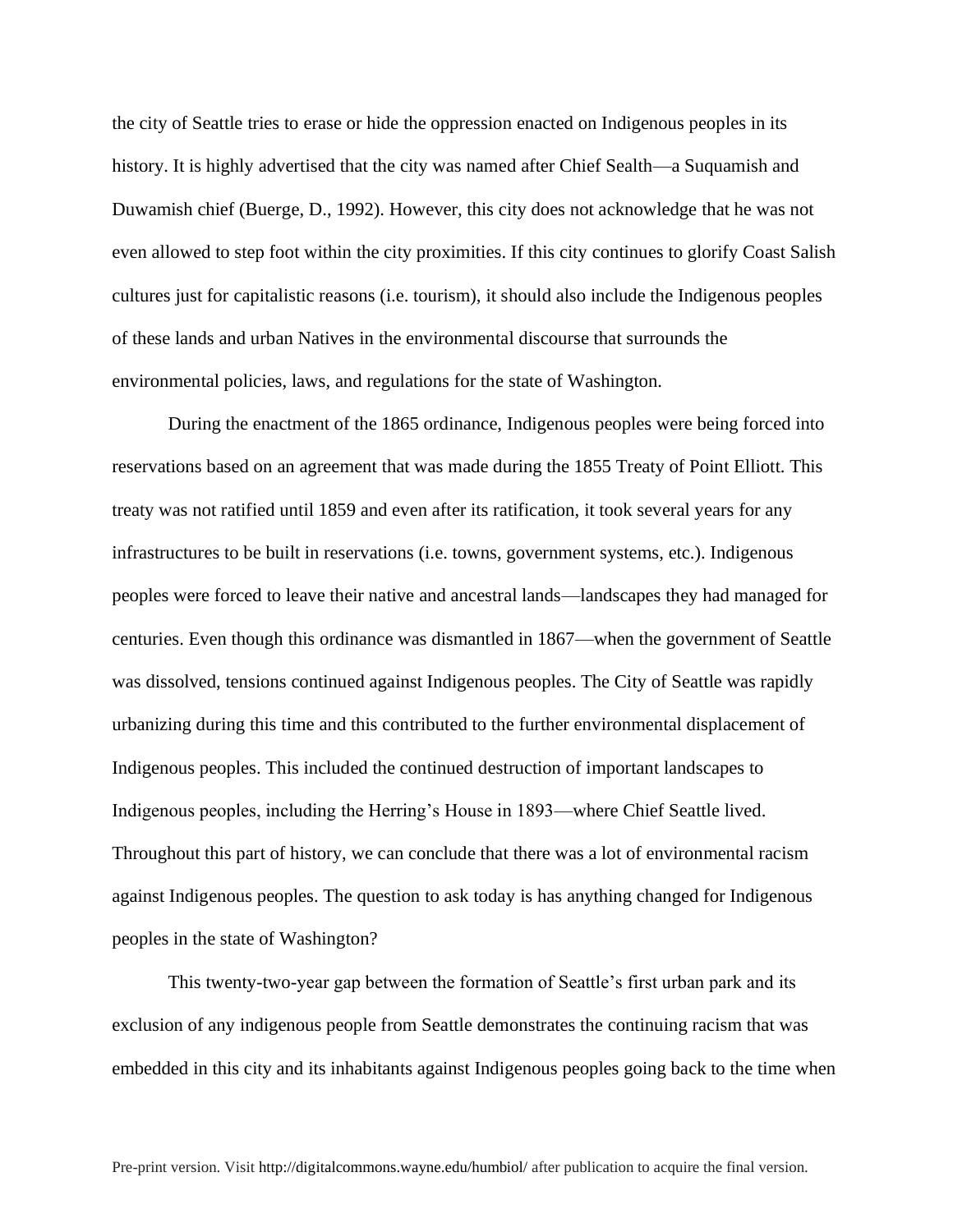Seattle created its first urban park. This means urban parks were not designed to serve Indigenous peoples. This is rooted in the philosophy that Indigenous peoples had no rights to lands from which they had been dispossessed and the acceptance of Captain Richard Pratt's belief that "Kill the Indian, and Save the Man," (Zalcman, D., 2016). This view propagated many of the forceful assimilation tactics that were used against Indigenous communities (Marchand, M., et. al. 2020).

However, Indigenous peoples continued to resist against settler colonialism practices rooted in foreign policies and land claims on native lands. Today, Seattle Parks and Recreation oversees 400 urban parks. One of these urban parks was the setting of the historical Indigenousled activist movement. This movement took place during the early establishment of Discovery Park. The history of Discovery Park is very unique as all 534 acres of this land used to be a military base, Fort Lawton (Kiley, D. et. al., 1974). Fort Lawton was built in 1900 and was named after Henry Ware Lawton—a veteran who served in the American Civil War, the Indian Wars, and Spanish–American War. However, in 1970, the army declared all 534-acres of Fort Lawton as surplus land and granted this land to Seattle Parks and Recreation. Eventually, this land was named Discovery Park.

Given that Discovery Park used to be a military base, the lands were environmentally pollution as a result of military activities and construction. These military activities, combined with the urbanization of its nearby Magnolia neighborhood, has extremely altered what once used to be lands formed by glacial deposits and included rivers where salmon migrated to their spawning grounds (Ashworth, A., et. al. 2014). While land restoration forces us to focus on invasive species and integrating more native species, we have to also incorporate the ecocolonialism practices on this land to ensure that it heals holistically. This means that there should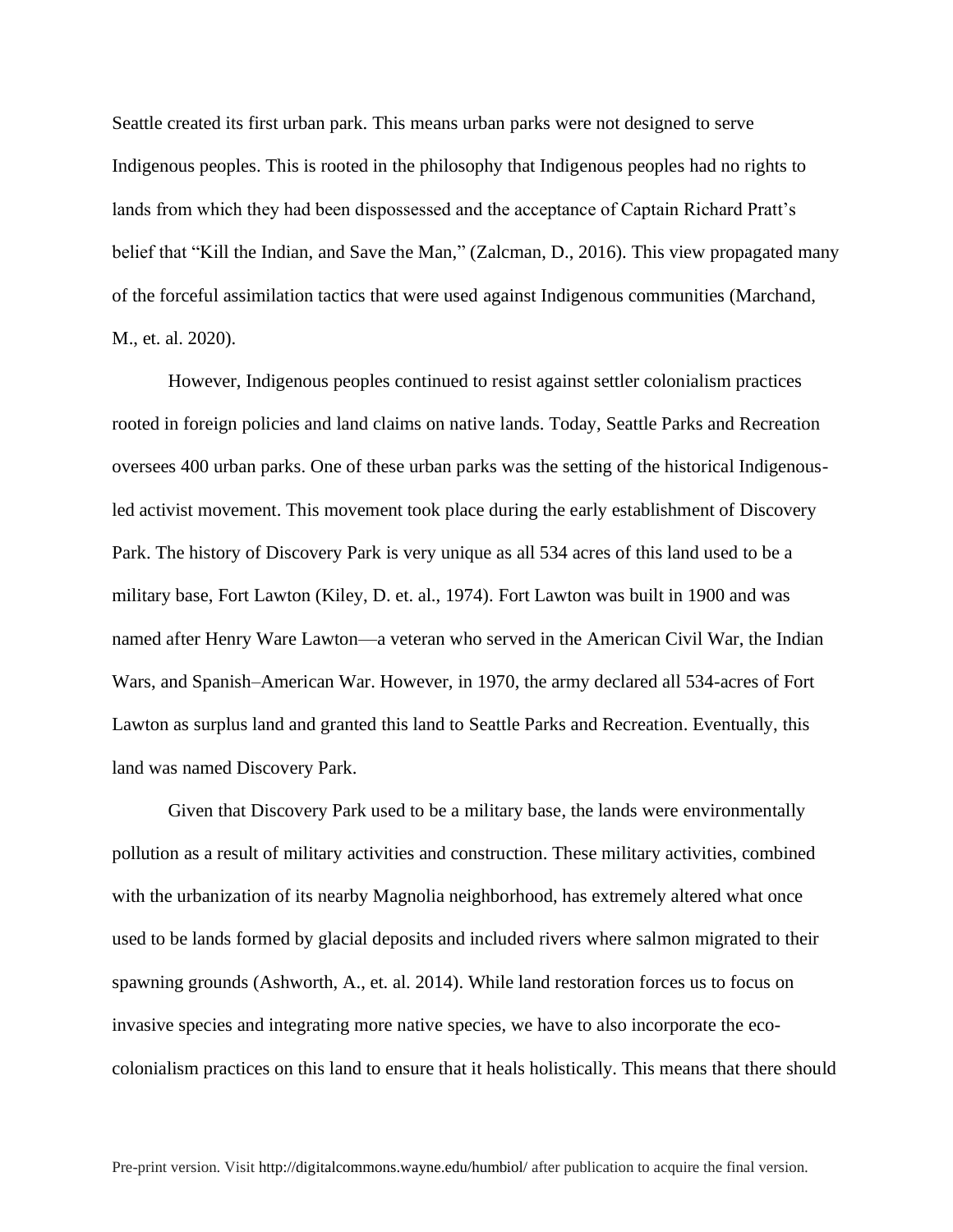be a shift from today's linear approach to one that is landscape-based and links water and land using the holistic lens of Indigenous people as part of landscape restoration. Despite Indigenous peoples and organizations being physically present at Discovery Park, they are not consulted by Seattle Parks and Recreation when designing and implementing their restoration or conservation practices (Thompson et al. 2015). This is no surprise as urban parks in Seattle are rooted in postcolonial history that did not allow Native peoples to step foot in this city for decades. Since the lease was signed in 1970, Seattle Parks and Recreation has not had a major emphasis on implementing restoration or conservation projects on the 20-acres leased to the Daybreak Star Indian Cultural Center. The lease does not define who has the responsibility to conduct restoration and conservation work at Daybreak Star Indian Cultural Center.

However, Discovery Park already manages conservation and restoration projects on the entire 534-acres that make up Discovery Park. Therefore, using a landscape lens on the 20 acres leased to Indigenous communities suggests that the Seattle Parks and Recreation is an important manager to integrate into any restoration and conservation efforts for the entire Park. However, these activities need to include the knowledge held by the Indigenous people who lived on these land and continue to use a holistic landscape approach to their land management. Such an approach has been shown to result in resilient lands and water which is essential for conserving and restoring highly altered lands that are less healthy.

#### **Restoration Framework Utilized in Discovery Park by Seattle Parks and Recreation**

Seattle Parks and Recreation's restoration and conservation efforts focus on vegetation restoration based on scientific evidence that does not include the landscape cultural attributes held by the Indigenous people who lived on these lands and managed them using a holistic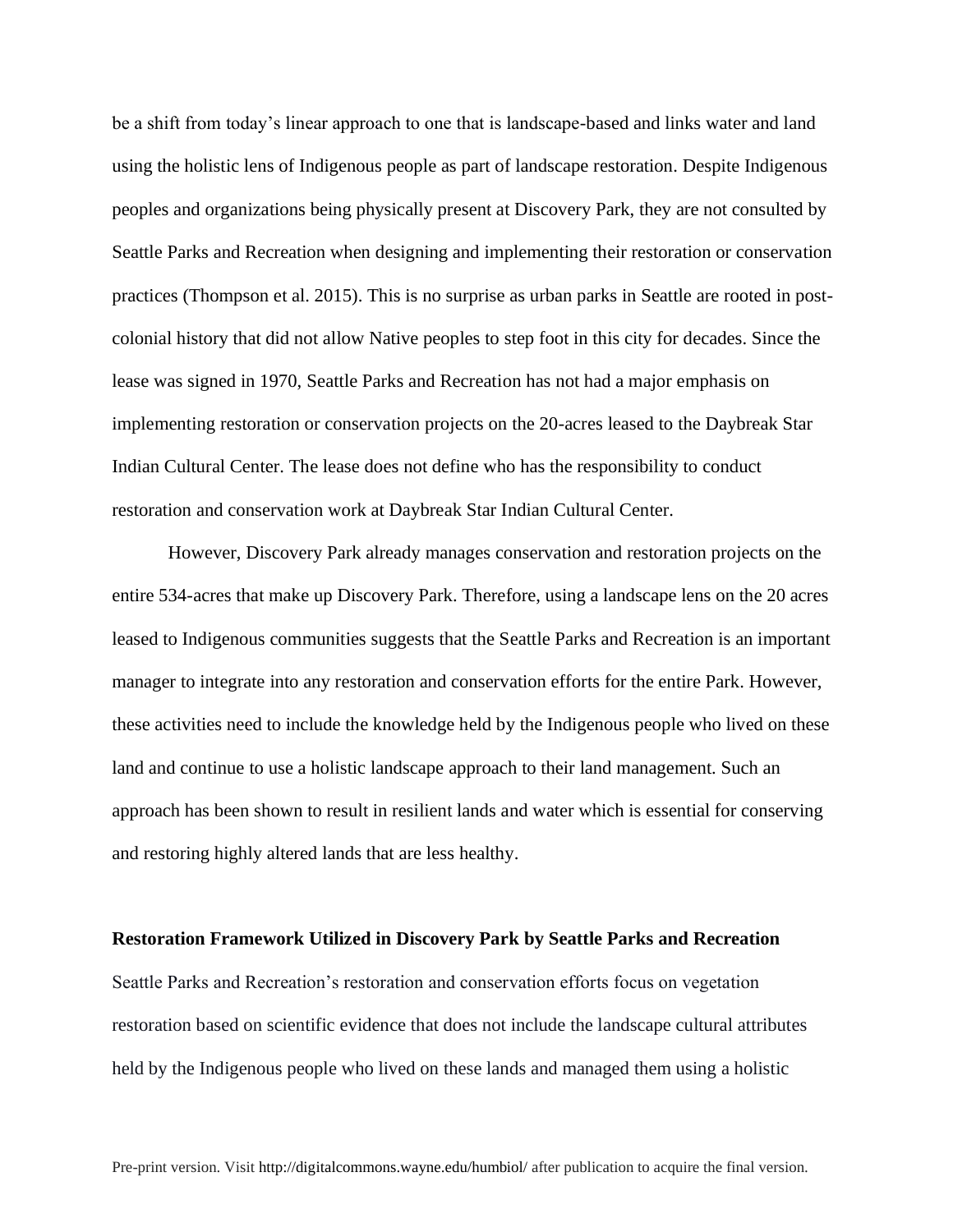landscape approach. A vegetation restoration focus follows a linear approach because it focuses on removing invasive or non-native plant species and planting native species in its place (Quillérou, E.J., et. al. 2012 & Aronson, J., et. al., 2017). It focuses management to split the land into smaller land-plots derives from the western notion of a *garden*—where a small piece of land is restored and nearby land is ignored (Daniels, J., et. al., 2016).

Restoring land through this garden-gaze prevents us from creating a holistic conservation framework that addresses the entire park as opposed to smaller portions of it. Indigenizing restoration allows us to create and implement more holistic conservation and restoration initiatives to heal these severely altered lands. We need to start looking at the entire landscape as every non-living and living species in this park is an integral component of healing these lands through restoration and conservation practices. This relationship between all living and nonliving things and humans is known as kincentric ecology (Salmón, E., 2000).

Through indigenizing conservation and restoration, we also address some of the layers embedded through settler colonialism present on Indigenous lands. For the Coast Salish peoples, Discovery Park was important for them because it is the location of their ancestral burial sites and migration routes to salmon. By integrating kincentric ecology and acknowledging the ongoing eco-colonialism and environmental narrative important to specific landscapes, this also allows Indigenous peoples to practice their traditional environmental customs and life patterns that are not integrated or taken into account in land restoration and conservation work (Wehi, P., et. al., 2017). Recent research acknowledges how traditional knowledge systems can help repair the damage that has been done in the land (Wehi, P., et. al., 2017).

#### **Next Steps and Conclusion**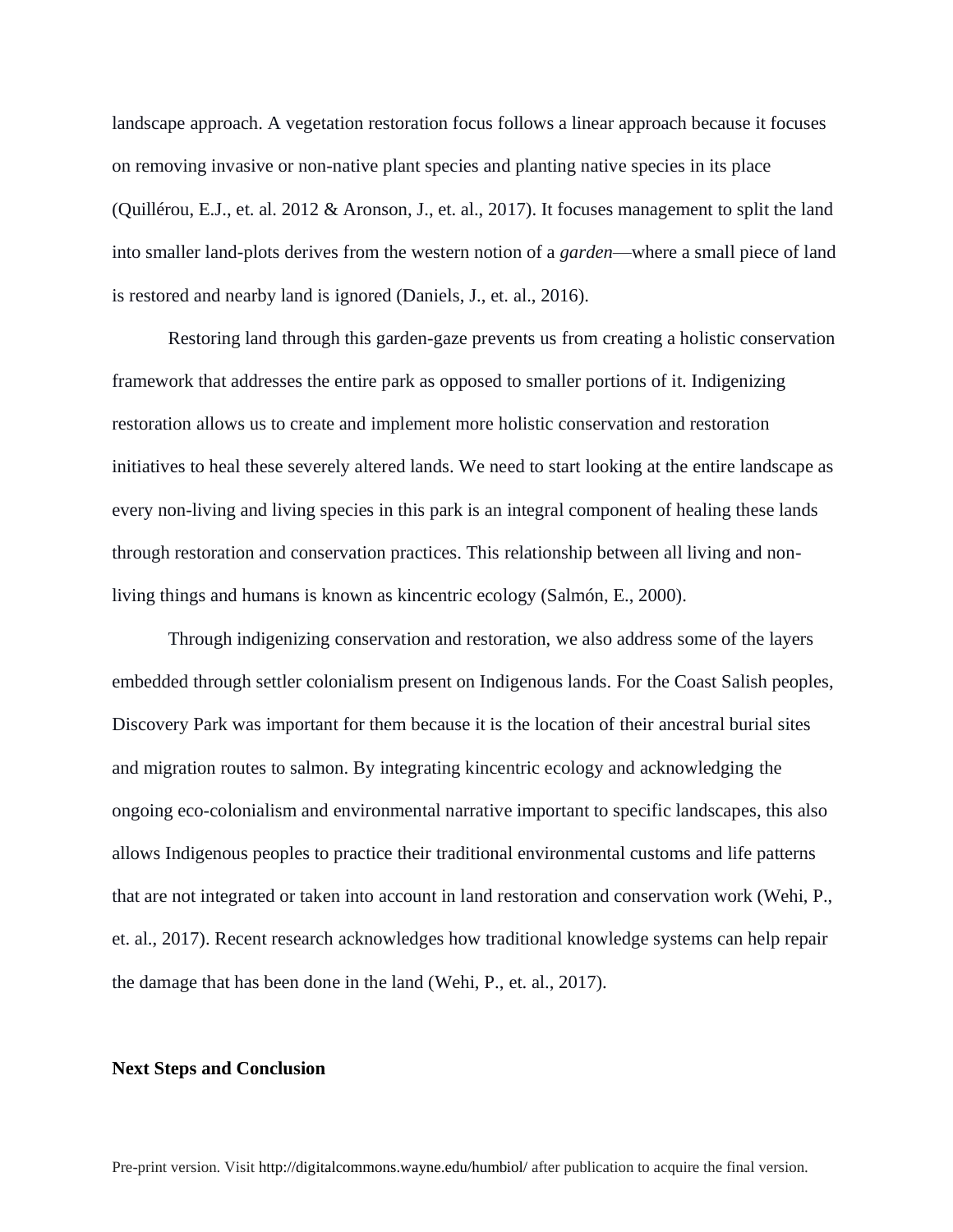The negative environmental impacts that alter land productivity, ecosystem health and the uses of urban parks are being addressed through restoration and conservation frameworks that are not as effective. This is due to its focus on vegetation restoration and its exclusion of eco-colonialism acknowledgment and kincentric ecology. In our case study, the restoration and conservation frameworks must be indigenized due to the importance of this landscape not only to Indigenous peoples but the previous salmon populations that used to frequent it. Given that Discovery Park is also the location for Daybreak Star Indian Cultural Center, we advocate for conservation and restoration frameworks for urban parks designed by indigenous people who have a holistic approach to land and water management. Our continued collaborations, with Indigenous people on the restoration and conservation of the 20 acres leased to Daybreak Star Indian Cultural Center, will allow us to continue adapting our indigenized framework to produce approaches where the lands can adapt to a changing climate.

#### *Received 20 March 2020; accepted for publication 4 May 2020.*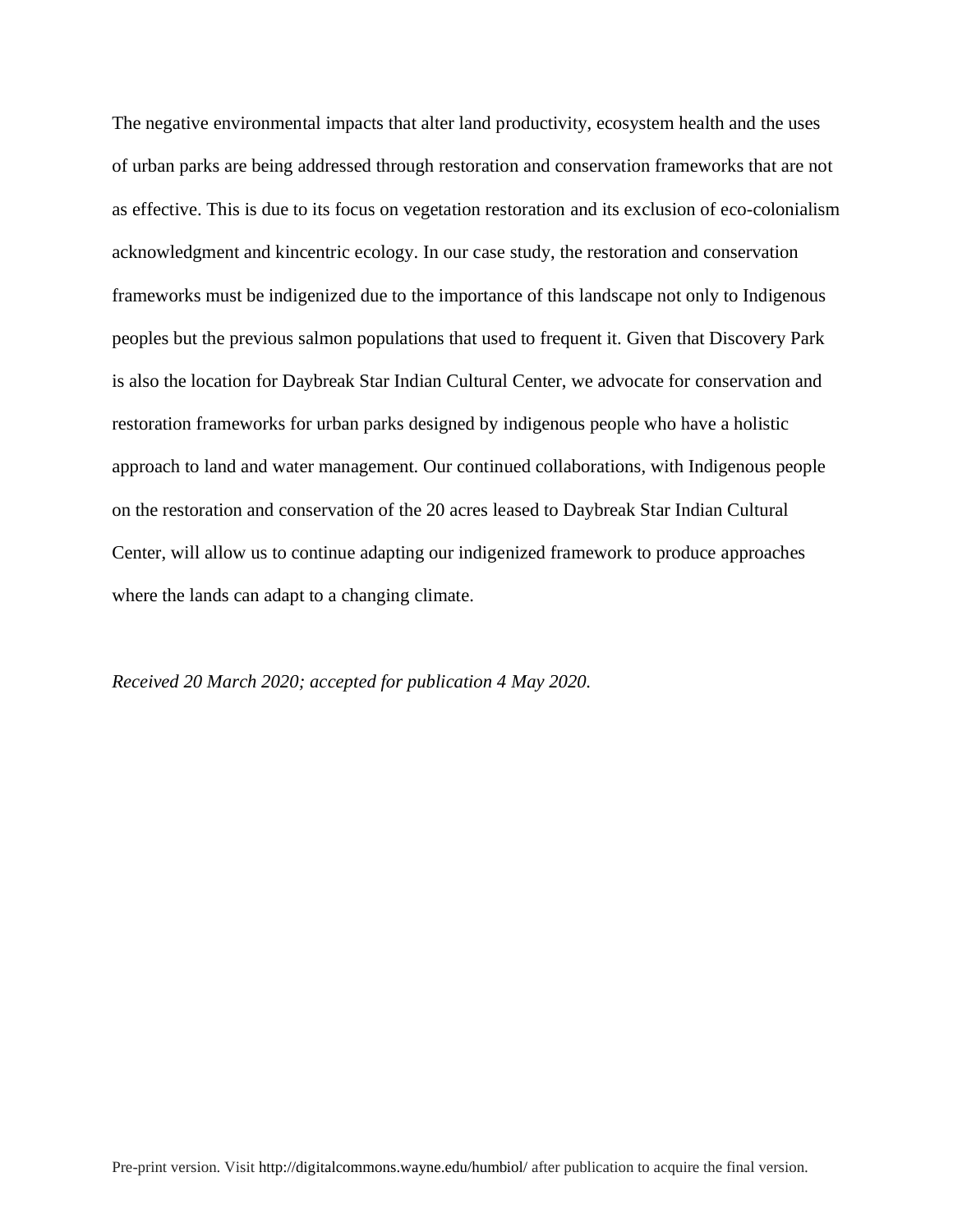### **Literature Cited**

- Abate, R., and E. A. Kronk Warner, eds. 2013. *Climate Change and Indigenous Peoples: The Search for Legal Remedies.* Cheltenham, UK; Northampton, MA: Edward Elgar.
- Aftandilian, D. 2011. What other Americans can and cannot learn from Native American environmental ethics. *Worldviews* 15:219–246.
- Aronson, J., J. Blignaut, and T. Aronson. 2017. Conceptual frameworks and references for landscape-scale restoration: Reflecting back and looking forward. *Ann. Mo. Bot. Gard.* 102:188–200.
- Ashworth, A., and R. Nelson. 2014. The paleoenvironment of the Olympia beds based on fossil beetles from Discovery Park, Seattle, Washington, U.S.A. *Quat. Int.* 341:243–254.
- Berglund, B., L. Hallgren, and Á. L. Aradóttir. 2013. Cultivating communication: Participatory approaches in land restoration in Iceland. *Ecol. Soc.* 18:35.
- Berkes, F. 2017. Environmental governance for the Anthropocene? Social-ecological systems, resilience, and collaborative learning. *Sustainability* 9:1232.
- Berkes, F., J. Colding, and C. Folke, eds. 2003. *Navigating Social-ecological Systems: Building Resilience for Complexity and Change.* New York: Cambridge University Press.
- Buerge, D. 1992. *Chief Seattle.* Seattle, WA: Sasquatch Books.
- Cochran, P., O. Huntington, C. Pungowiyi et al. 2013. Indigenous frameworks for observing and responding to climate change in Alaska. *Clim. Change* 120:557–567.
- Crowe, D. M., and J. Shryer. 1995. Eco-colonialism. *Wildl. Soc. Bull*. 23:26–30.
- Daniels, J. M., W. Brinkley, and M. D. Paruszkiewicz. 2016. *Urban Forest Restoration Cost Modeling: A Seattle Natural Areas Case Study.* General technical report PNW-GTR-921.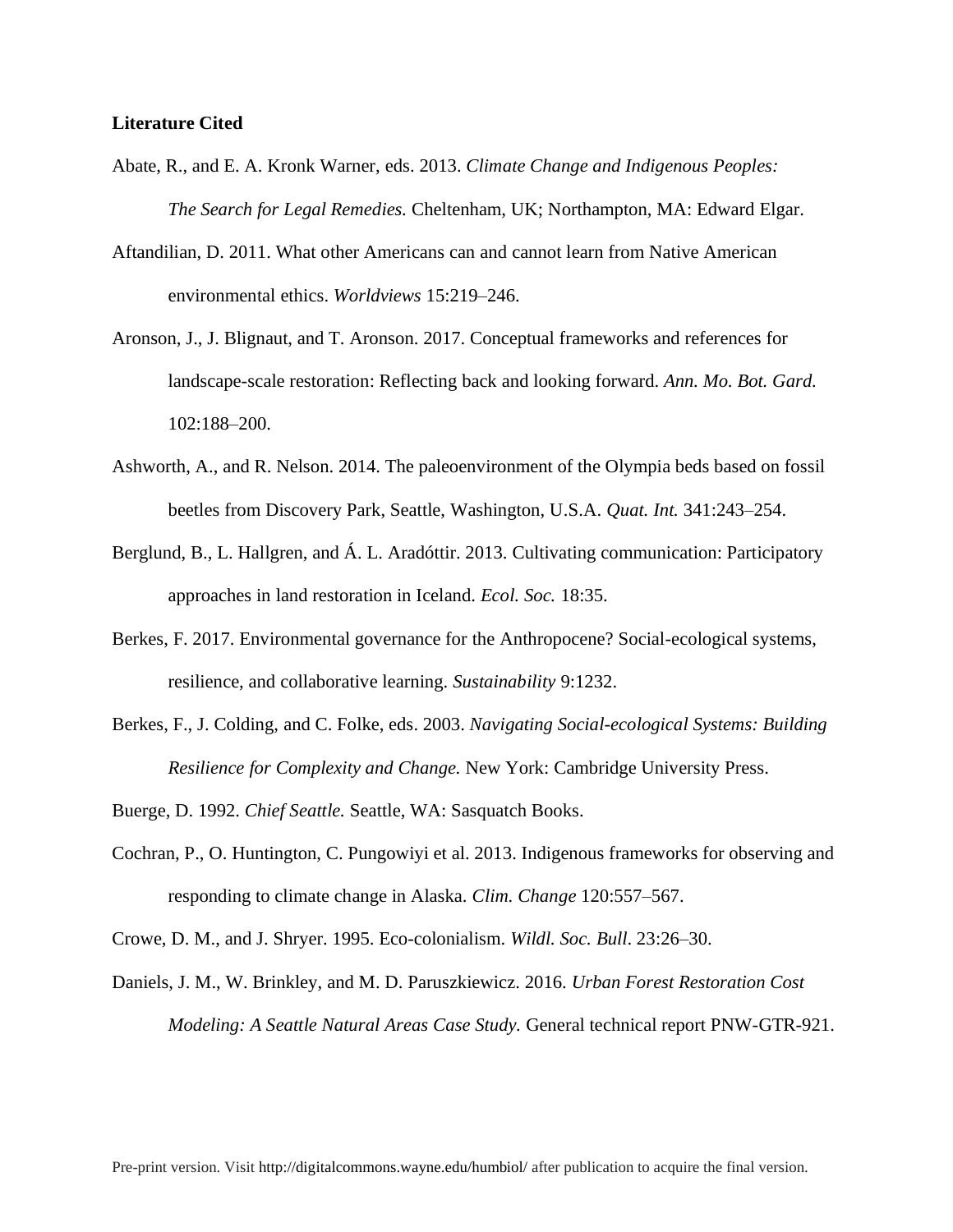Portland, OR: United States Department of Agriculture, Forest Service, Pacific Northwest Research Station.

Ellingson, T. 2001. *The Myth of the Noble Savage.* Berkeley, CA: University of California Press.

- Evering, B. 2019. Know\*ledge constellations and re\*constellating: Narratives to inform Indigenous-and-environmental education. *Environ. Educ. Res*. 25:151–152.
- Hale, W., and D. F. Wittusen. 1971. *World Fisheries: A "Tragedy of the Commons?"* Monograph Series in Public Affairs, No. 4: Woodrow Wilson Association. Princeton, NJ: Woodrow Wilson School of Public and International Affairs, Princeton University.

Hames, R. 2007. The ecologically noble savage debate. *Annu. Rev. Anthropol.* 36:177–190.

- Higham, J., and M. Lück. 2008. *Marine Wildlife and Tourism Management Insights from the Natural and Social Sciences.* Cambridge, MA: CABI.
- Hossain, K. 2012. Globalization, climate change, and Indigenous peoples in the Arctic. In *Globalization, International Law, and Human Rights*, J. F. Addicott, J. H. Bhuiyan, and T. M. R. Chowdhury, eds. Oxford, UK: Oxford University Press.
- Kronik, J., and D. Verner. 2010. *Indigenous Peoples and Climate Change in Latin America and the Caribbean.* Washington, D.C.: World Bank.
- Lee, R. F. 1970. *Antiquities Act of 1906.* Washington, D. C.: National Park Service and the Department of the Interior.
- Lin, S. 2019. Building resilience through ecosystem restoration and community participation: Post-disaster recovery in coastal island communities. *Int. J. Disaster Risk Reduct.* 39:101249.
- MacDonald, D. 2018. *Before Yellowstone: Native American Archaeology in the National Park.* Seattle, WA: University of Washington Press.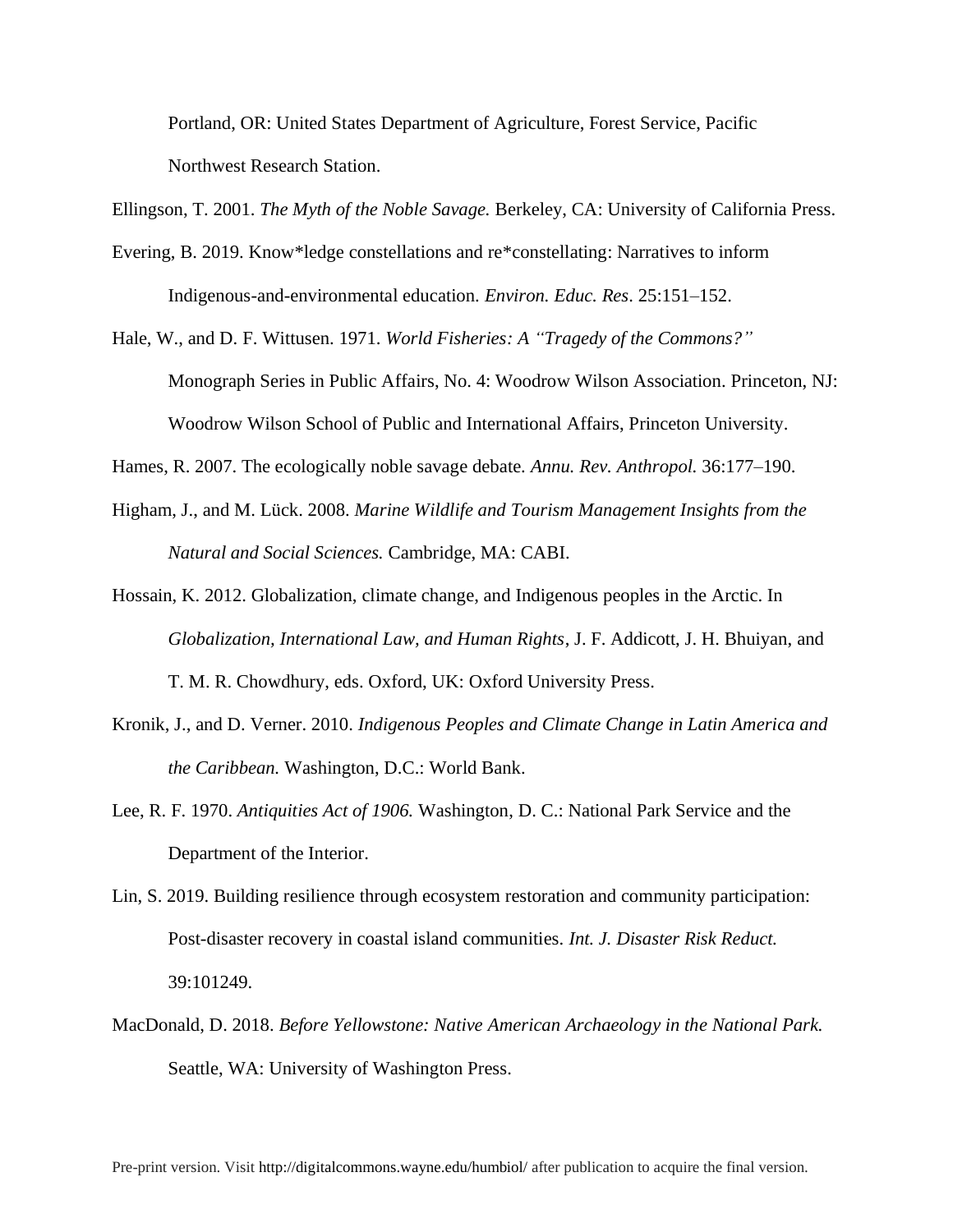- Maller, C., M. Townsend, L. St Leger et al. 2009. Healthy parks, healthy people: The health benefits of contact with nature in a park context. *George Wright Forum* 26:51–83.
- Marchand, M. E., K. A. Vogt, R. Cawston et al. 2020. *The Medicine Wheel: Environmental Decision-Making Process of Indigenous Peoples*. East Lansing, MI: Michigan State University Press.
- Miller, M., R. Carter, S. Walsh et al. 2014. A conceptual framework for studying global change, tourism, and the sustainability of iconic national parks. *George Wright Forum* 31:256– 269.
- Monthan, G., and D. Monthan. 1978. Daybreak Star Center. *Am. Indian Art Mag*. 3:28–34.
- Nelson, M., and D. Shilling, eds. 2018. *Traditional Ecological Knowledge: Learning from Indigenous Practices for Environmental Sustainability*. 1st ed. Cambridge, UK: Cambridge University Press.
- Olsson, P., C. Folke, and F. Berkes. 2004. Adaptive comanagement for building resilience in social–ecological systems. *Environ. Manage.* 34:75–90.
- Parham, V. 2018. *Pan-Tribal Activism in the Pacific Northwest: The Power of Indigenous Protest and the Birth of Daybreak Star Cultural Center.* Lanham, MD: Lexington Books.
- Peterson, R. 2000. *Conversations in the Rainforest: Culture, Values, and the Environment in Central Africa.* Boulder, CO: Westview Press.
- Pulido, L. 2015. Geographies of race and ethnicity 1: White supremacy vs white privilege in environmental racism research. *Prog. Hum. Geogr.* 39:809–817.
- Quillérou, E., and R. Thomas. 2012. Costs of land degradation and benefits of land restoration: A review of valuation methods and suggested frameworks for inclusion into policy-making. *CAB Rev. Perspect. Agric. Vet. Sci. Nutr. Nat. Resour*. 7:1–12.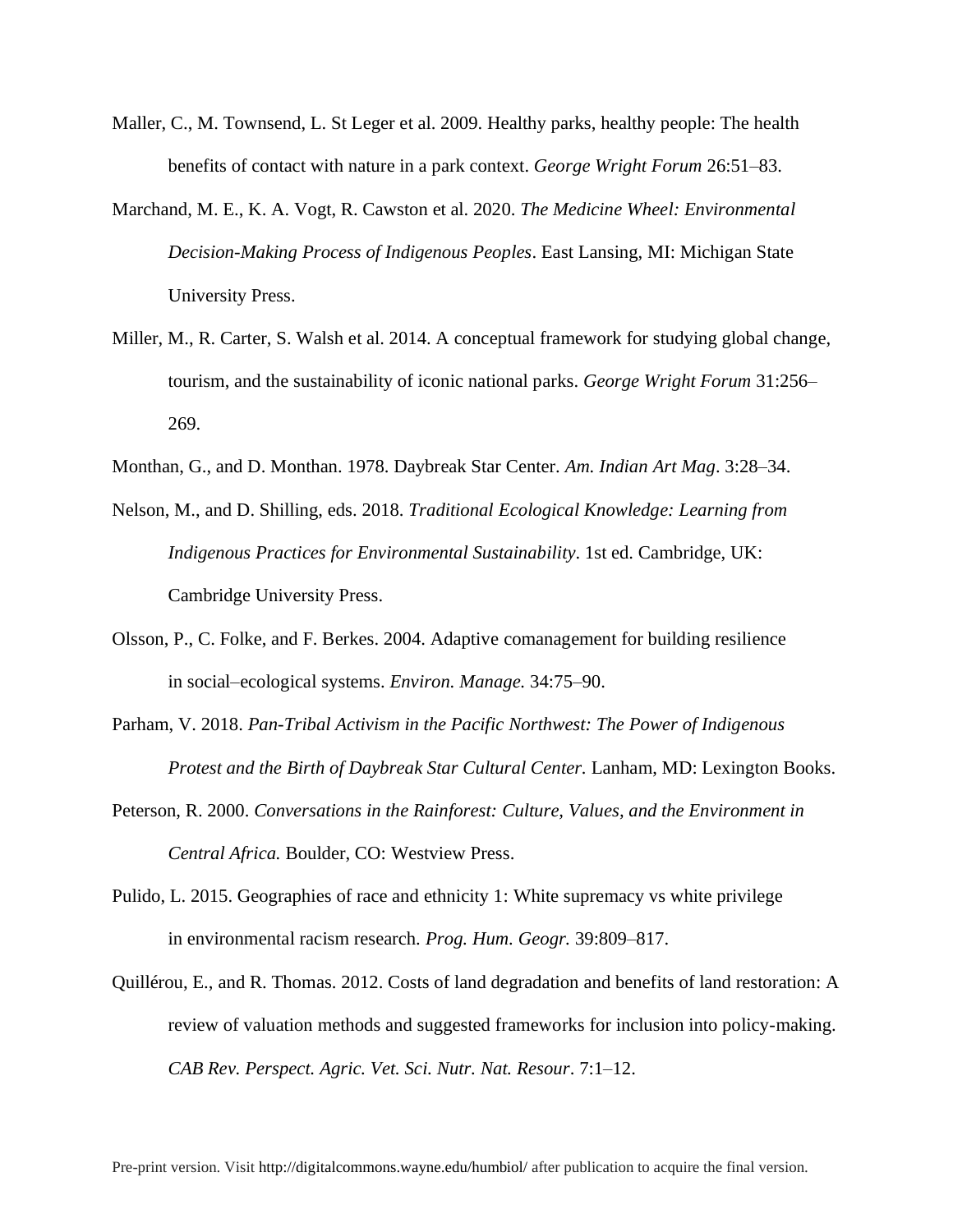- Ramos-Castillo, A., E. Castellanos, and J. Galloway McLean. 2017. Indigenous peoples, local communities and climate change mitigation. *Clim. Change* 140:1–4.
- Reo, N. J., K. Whyte, D. Ranco et al. 2017. Invasive species, indigenous stewards, and vulnerability discourse. *Am. Indian Q.* 41:201–223.
- Reyes, L. 2006. *Bernie Whitebear: An Urban Indian's Quest for Justice.* Tucson, AZ: University of Arizona Press.
- Roosvall, A., and M. Tegelberg. 2018. *Media and Transnational Climate Justice: Indigenous Activism and Climate Politics*. New York: Peter Lang Publishing.
- Salmón, E. 2000. Kincentric ecology: Indigenous perceptions of the human–nature relationship. *Ecol. Appl.* 10:1,327–1,332.
- Simmons, E. 2013. *Indigenous Earth: Praxis and Transformation*. Penticton, BC: Theytus Books.
- Stevens, S. 2014. *Indigenous Peoples, National Parks, and Protected Areas: A New Paradigm Linking Conservation, Culture, and Rights.* Tucson, AZ: University of Arizona Press.
- Thompson, S., Kootenai Culture Committee, and Pikunni Traditional Association. 2015. *People Before the Park: The Kootenai and Blackfeet Before Glacier National Park. Helena, MT:* Montana Historical Society Press.
- Tsosie, R. 2013. Climate change and indigenous peoples: Comparative models of sovereignty. *Tulane Environ. Law J.* 26:239–257.
- Turner, N. 2005. *The Earth's Blanket: Traditional Teachings for Sustainable Living.* Seattle, WA: University of Washington Press.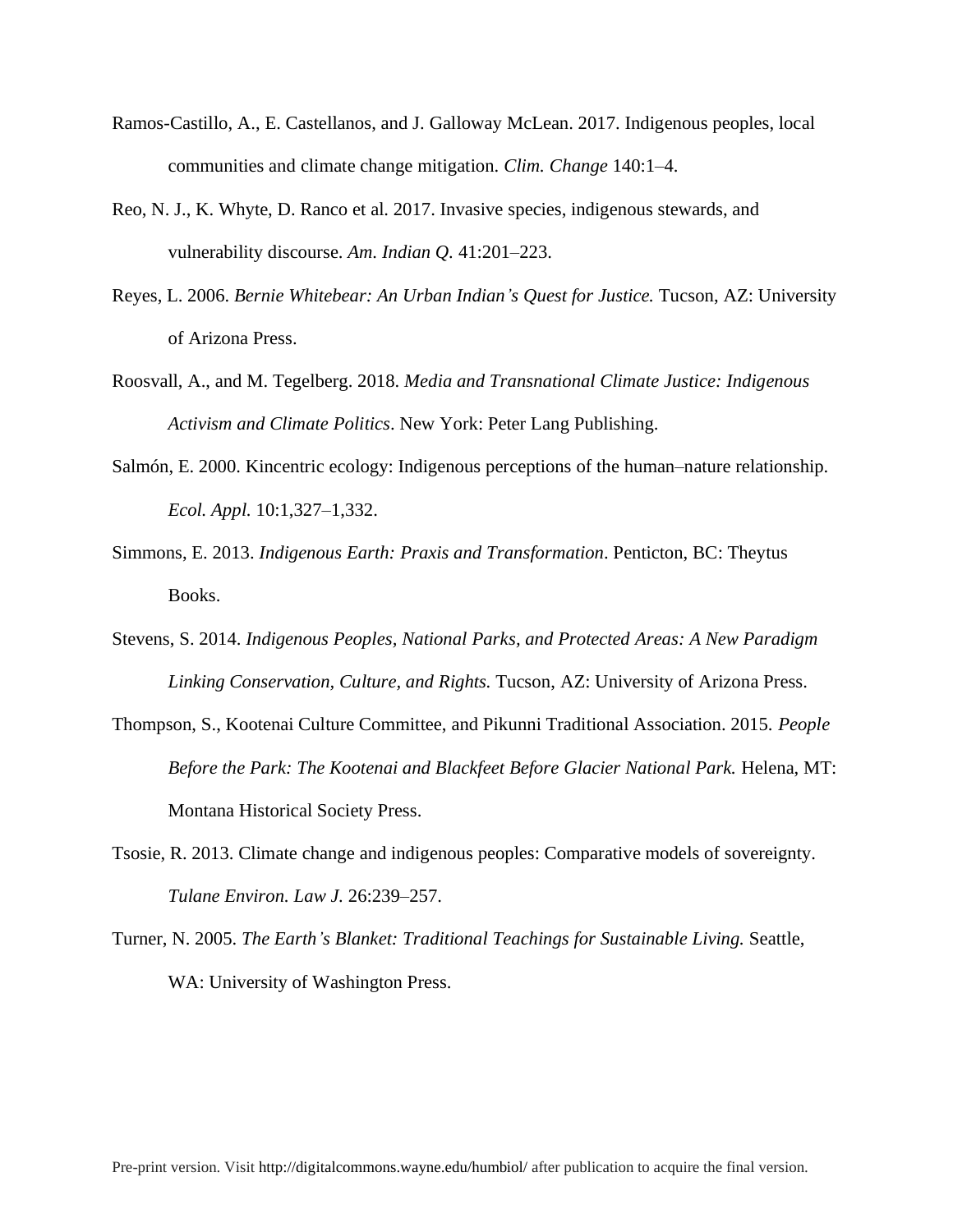- Urban Indian Health Commission. 2007. *Invisible Tribes: Urban Indians and Their Health in a Changing World.* Seattle, WA: Urban Indian Health Commission, Robert Wood Johnson Foundation, and the Urban Indian Health Institute.
- Waller, D., and N. Reo. 2018. First stewards: Ecological outcomes of forest and wildlife stewardship by indigenous peoples of Wisconsin, USA. *Ecol. Soc*. 23:45.
- Wehi, P., and J. Lord. 2017. Importance of including cultural practices in ecological restoration. *Conserv. Biol.* 31:1,109–1,118.
- Wiens, J. 2016. *Ecological Challenges and Conservation Conundrums: Essays and Reflections for a Changing World.* West Sussex, UK; Hoboken, NJ: John Wiley & Sons.
- Wildcat, D. 2009. *Red Alert! Saving the Planet with Indigenous Knowledge.* Golden, CO: Fulcrum Publishing.
- Zalcman, D. 2016. "Kill the Indian, save the man": On the painful legacy of Canada's residential schools. *World Policy J.* 33:72–85.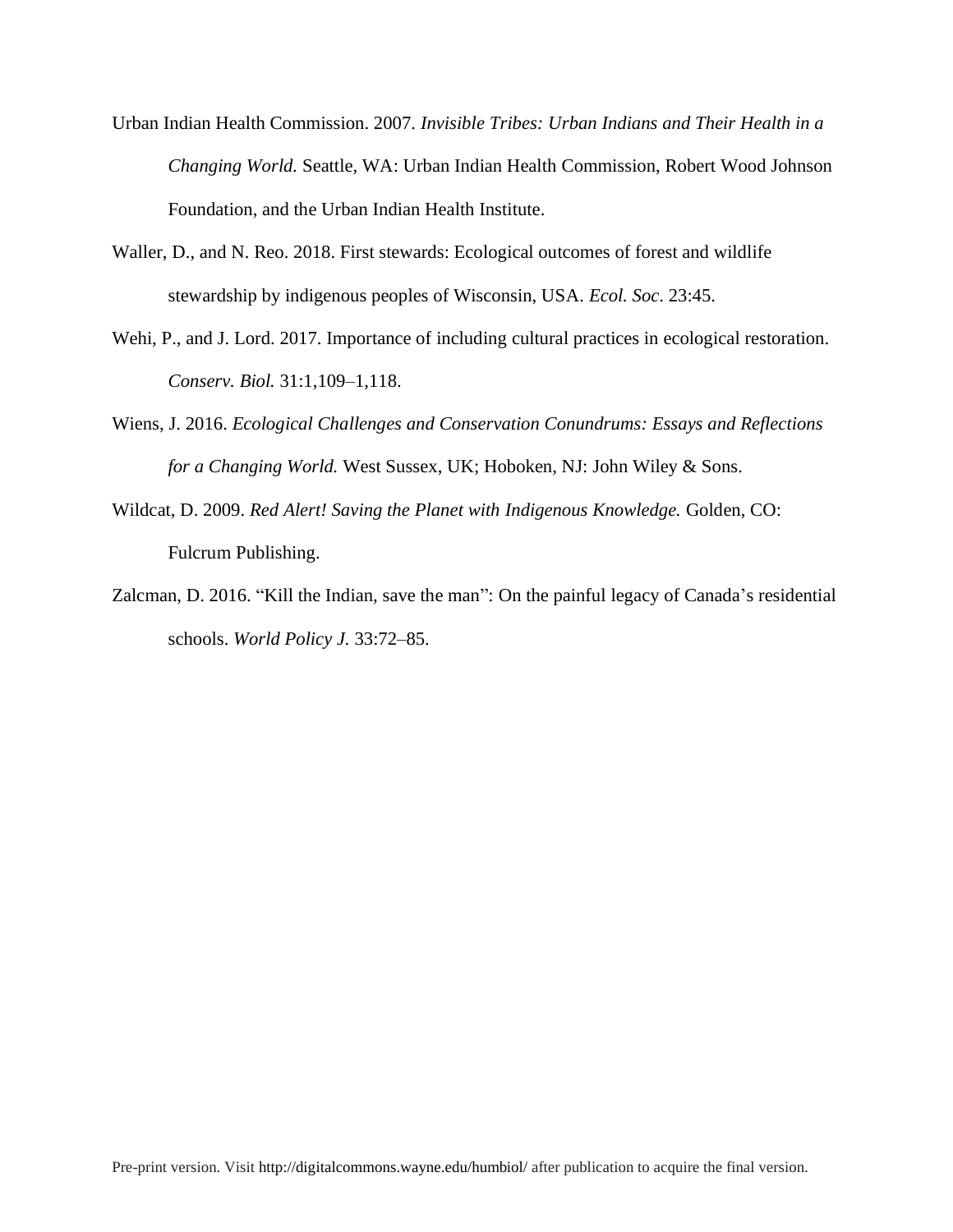# **Figure Captions**

**Figure 1.** Indigenizing Restoration Indicators.

**Figure 2.** Kincentric Ecology Indigenous Model.

**Figure 3.** The Tragedy of the Commons.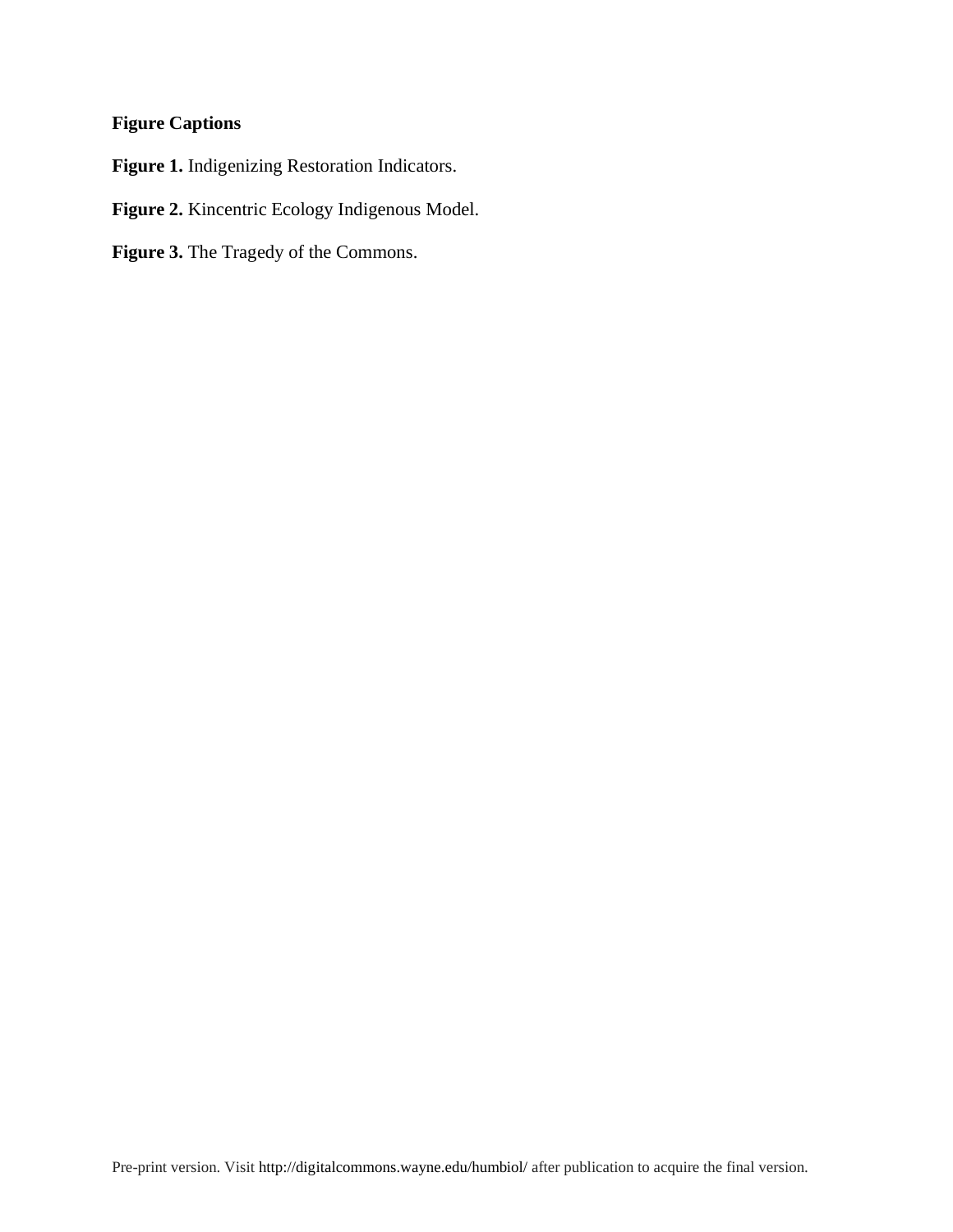

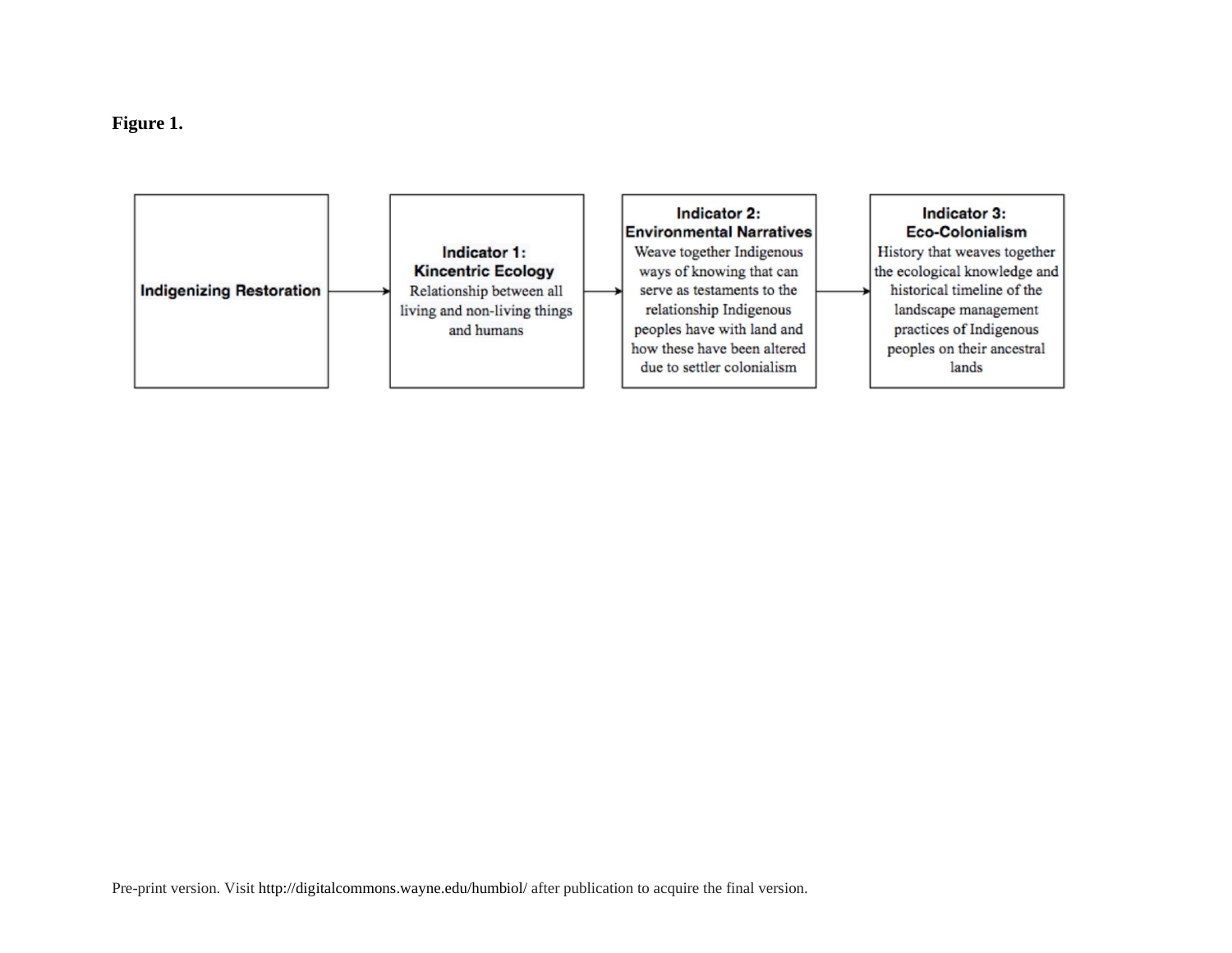



Pre-print version. Visit http://digitalcommons.wayne.edu/humbiol/ after publication to acquire the final version.